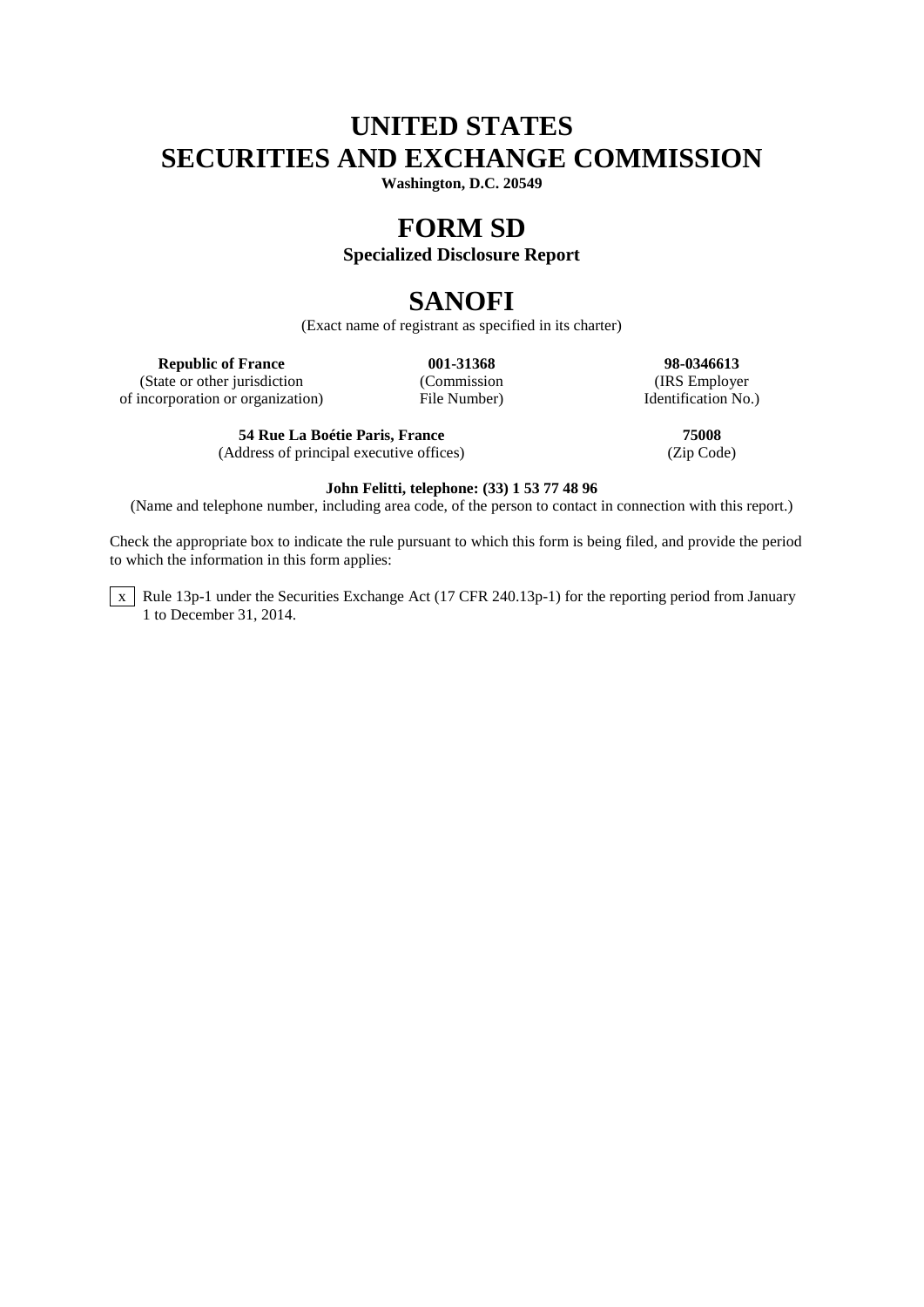### **Section 1 – Conflict Minerals Disclosure**

### **Item 1.01 Conflict Minerals Disclosure and Report**

#### **Conflict Minerals Disclosure**

Sanofi (including its consolidated subsidiaries, the "*Company*") is filing this Form SD pursuant to Rule 13p-1 under the Securities Exchange Act of 1934 for the reporting period from January 1, 2014 to December 31, 2014 (the "*Reporting Period*").

Rule 13p-1, through Form SD, requires the disclosure of certain information if a company manufactures or contracts to manufacture products for which certain "conflict minerals" (as defined below) are necessary to the functionality or production of such products. Form SD defines "*conflict minerals*" as: (i)(a) columbite-tantalite, (b) cassiterite, (c) gold and (d) wolframite, or their derivatives, which are currently limited to tantalum, tin and tungsten; or (ii) any other mineral or its derivatives determined by the U.S. Secretary of State to be financing conflict in the Democratic Republic of the Congo or an "adjoining country," as such term is defined in Form SD (collectively, the "*Covered Countries*").

The Company's operations may at times manufacture, or contract to manufacture, products for which conflict minerals are necessary to the functionality or production of those products (collectively, the "*products*").

#### *Reasonable Country of Origin Inquiry*

As required by Form SD, the Company has conducted a good faith reasonable country of origin inquiry ("*RCOI*") regarding the conflict minerals included in its products during the Reporting Period, which the Company refers to as the "*Subject Minerals*," to determine whether any such Subject Minerals originated in the Covered Countries and/or whether any of the Subject Minerals were from recycled or scrap sources, in accordance with Form SD and related guidance provided by the Securities and Exchange Commission ("*SEC*").

The results of the Company's RCOI regarding the Subject Minerals are set out below.

The Company's global supply chain is complex. In the course of its business operations, the Company may purchase materials and components containing conflict minerals. These materials and components may, in turn, be included in the Company's products. Because the Company does not purchase conflict minerals directly from mines, smelters or refiners, there are many third parties in the supply chain between the Company and the original sources of conflict minerals. As a result, the Company relies on its direct suppliers of materials to provide information regarding the origin of any conflict minerals that are included in their products.

The Company's procurement and industrial affairs departments worked together to search the Company's data base to identify where Subject Minerals were used in its products. As a result of this process, the Company identified a small number of suppliers of materials that provided materials or components containing Subject Minerals (collectively, the "*Covered Suppliers*"). The Company put in place a consultation of the Covered Suppliers to confirm whether the Subject Minerals contained in the materials or components come from Covered Countries. The Company inventoried the responses received from the Covered Suppliers.

No evidence of Covered Country origin has resulted from the RCOI process described above. The Company has no reason to believe that the Subject Minerals contained in its products during the Reporting Period may have originated in the Covered Countries.

As required by Form SD, the disclosure contained in this Form SD regarding the Company's RCOI is available on the Company's website located at http://www.sanofi.com. The content on, or accessible through,